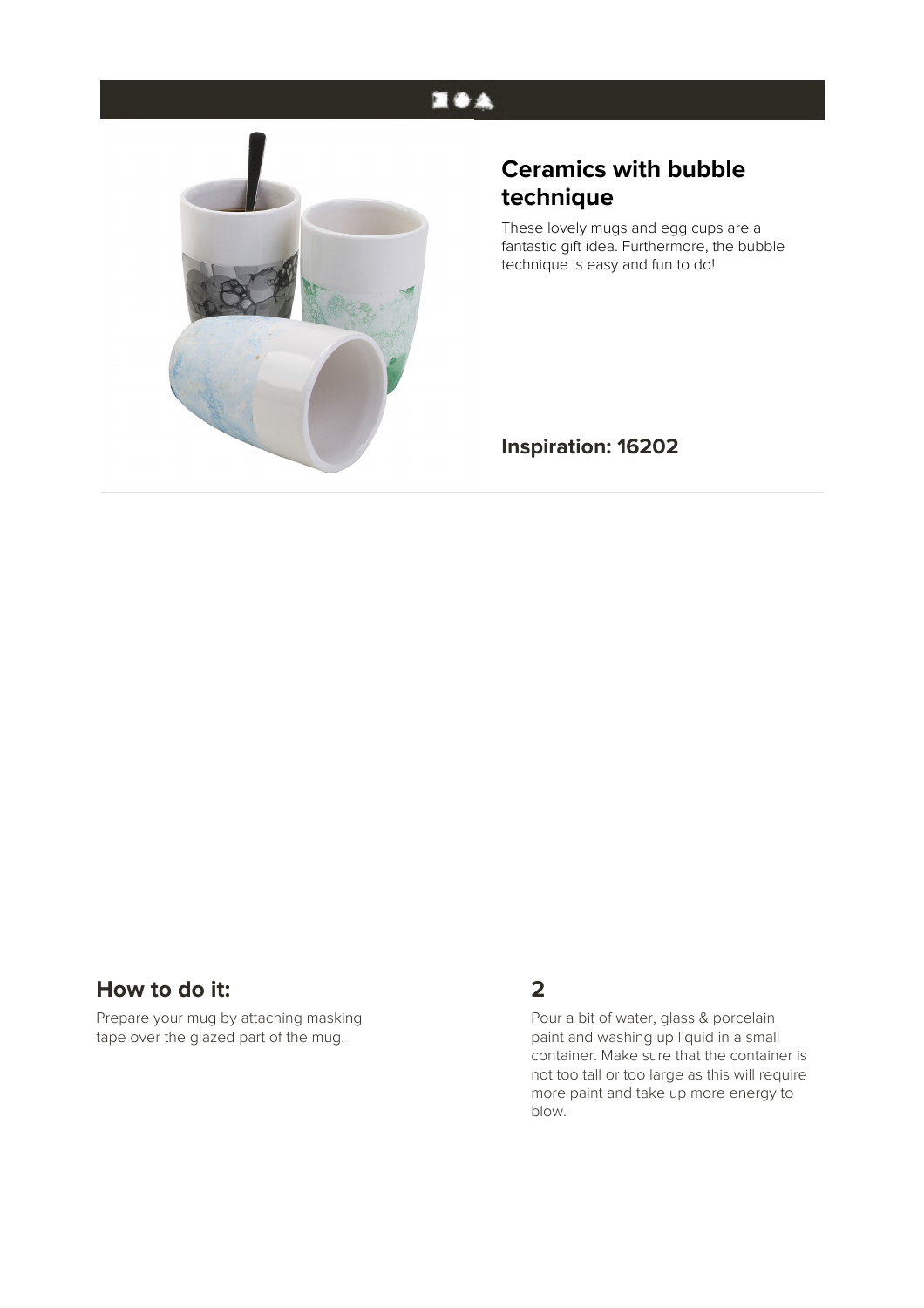#### **3**

Mix everything well by stirring with a bamboo stick. You may leave the mixture for a little while to allow the paint to dissolve.

#### **4**

Blow into the mixture with a straw.

## **5**

Put your hand inside the mug and now carefully dip it into the bubbles. Take care for the mug not to touch the water!

## **6**

Continue all the way around the mug and the bottom of the mug as well.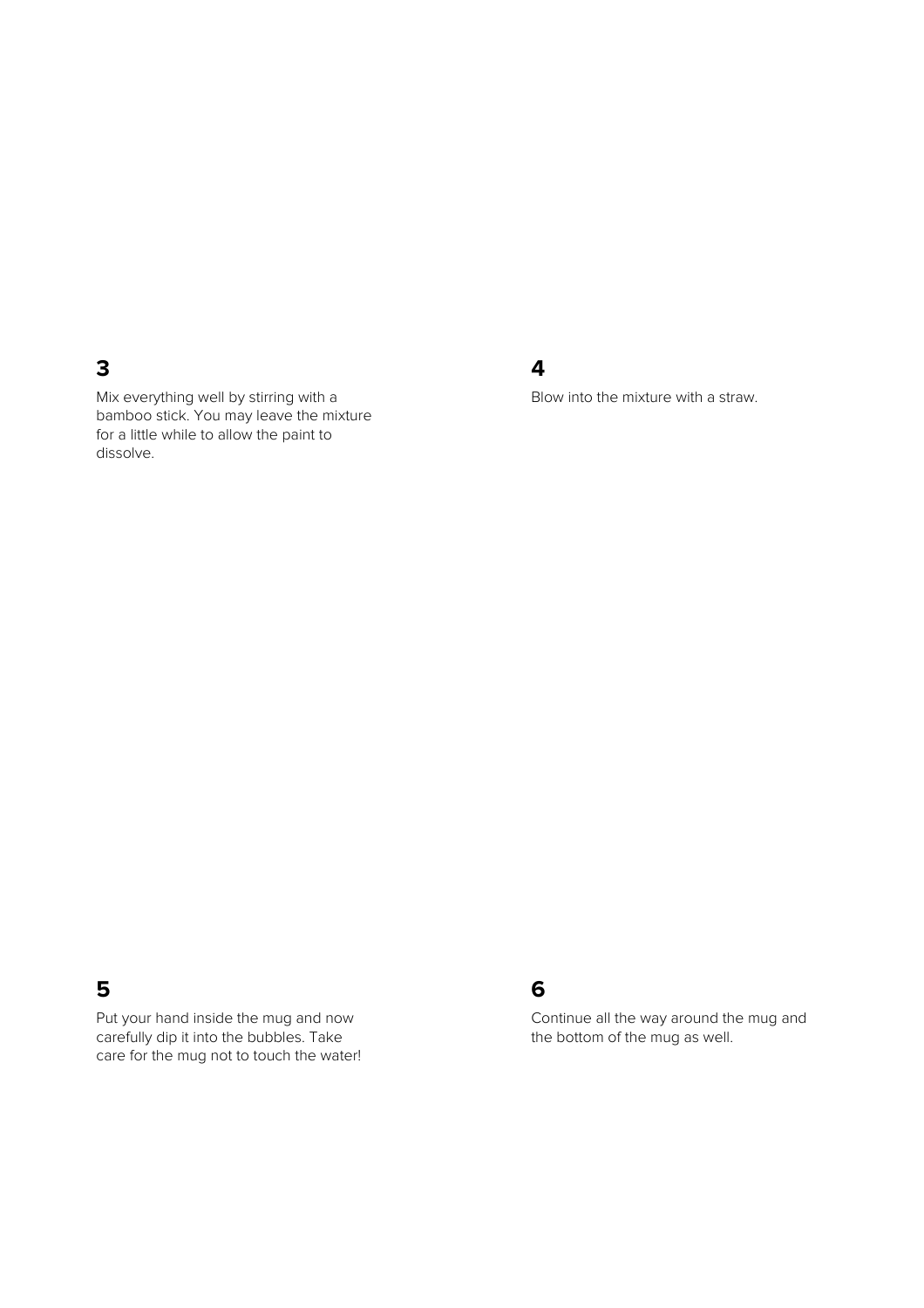## **7**

Leave the mug dry for a while. This will happen very fast as the rough surface of the mug absorbs the liquid.

## **8**

You may make a new mixture of water, washing up liquid and glass & porcelain paint (like here with gold on the black mug) and repeat the procedure with the mug.

#### **9**

Leave the mug to dry for a short while.

## **10**

Remove the masking tape and carefully wipe away any paint with a damp cloth or with your fingers that – despite the masking tape – has found its way to the glazed area.